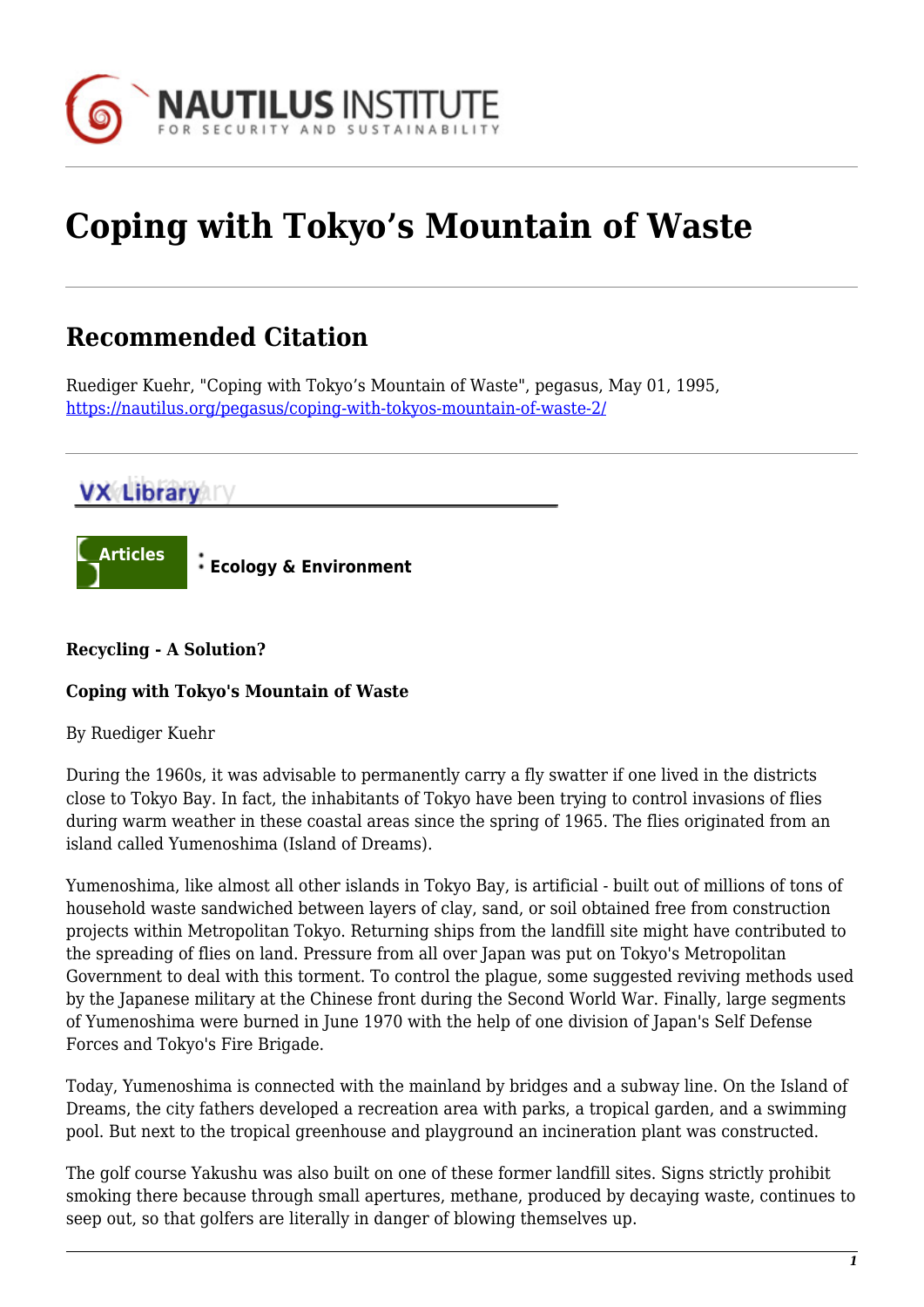# **Landfill Disposal**

Basically, each municipality is responsible for the disposal of general waste in Japan. Administratively, Metropolitan Tokyo, as Japan's political, economic, and cultural center, is a prefecture made up of the ward district (23 special wards), the Tama district, and 41 cities, towns, and villages on the Izu and Ogasawara islands.

The municipalities in the Tama area and the islands dispose of their general wastes independently. In the 23 wards, area wastes are collected and transported by the Bureau of Public Cleansing, and several waste disposal firms, licensed by the Metropolitan Government, are commissioned by businesses and offices producing large quantities of waste. Some businesses and offices carry their wastes directly to Metropolitan disposal facilities.

Landfill disposal of wastes in Tokyo Bay - from which the likes of Yumenoshima and Yakushu have emerged - has been going on for more than 300 years. And today it is impossible owing to cramped urban surroundings, the shortage of land, and consequently the highest land prices in the world, to find space to dump Tokyo's rubbish on land.

In fiscal 1993 the total amount of waste dumped through landfilling came to 2.37 million tons. The present landfill site, in use since October 1977, for the disposal of wastes is the Outer Central Breakwater Landfill Site (OCBLS) with a total landfill area of 314 ha. The transfer of the waste is carried out mainly by ships from five ship transfer stations. Trucks leaving five more waste transfer stations are burdening Koto Ward on their way to the OCBLS and the incineration plant on Yumenoshima. The predominately poor inhabitants of Koto Ward declared war on Tokyo's waste with road blocks and protests to the local government in 1974 and 1991 because up to 6,000 trucks rumble through their ward daily. At the OCBLS, landfilling is being carried out so that every threemeter layer of waste is covered with a 50 cm layer of earth up to a height of 30 meters above sea level. Measures to prevent pollution at the landfill disposal sites are mainly designed to prevent the pollution of the surrounding sea in Tokyo Bay. Steel tubing sheet piles, driven down to 45 meters below sea-level, and the layers of clay work to prevent pollution from leaking from the waste. About 11,000 cubic meters of seeping water is collected daily and finally discharged into sewage pipes. To prevent another invasion of flies like that 26 years ago, the disposal site is sprayed with insecticides.

Before this year is out OCBLS will be filled up, and the next and possibly final landfill site in Tokyo Bay will last only two decades because of limited capacity, even if all possible measures to reduce the volume of waste are carried out. Thus a newly created landfill site is a limited resource. A "trash shock" - like an "oil shock" - occurs regularly due to limited landfill space.

# **Incineration**

The total volume of waste in the 23-ward area of the Tokyo Megalopolis increased sharply from 3.79 million tons in fiscal 1985 to 4.90 million tons in fiscal 1989. A comparison of volumes shows that the figure has increased by almost 30 percent. From 1985 to 1990 the number of inhabitants in the ward area decreased from 8.36 million to 8.16 million. In the 1990s, Tokyo's waste output has shown a decreasing tendency in four consecutive years down to 4.4 million tons. Nevertheless, the shortage of land, increasing thoughtless consumption, and overcrowded cities are causing an inconceivable mountain of waste all over the world.

Urban authorities have been promoting incineration as one important technique to reduce the 12,000 tons of waste Tokyo's wards have been producing every day for some time now. In fiscal 1993, 78 percent of the wastes collected by the Bureau of Public Cleansing and several waste disposal firms was combustible. Although 13 incineration plants located inside the ward area - one of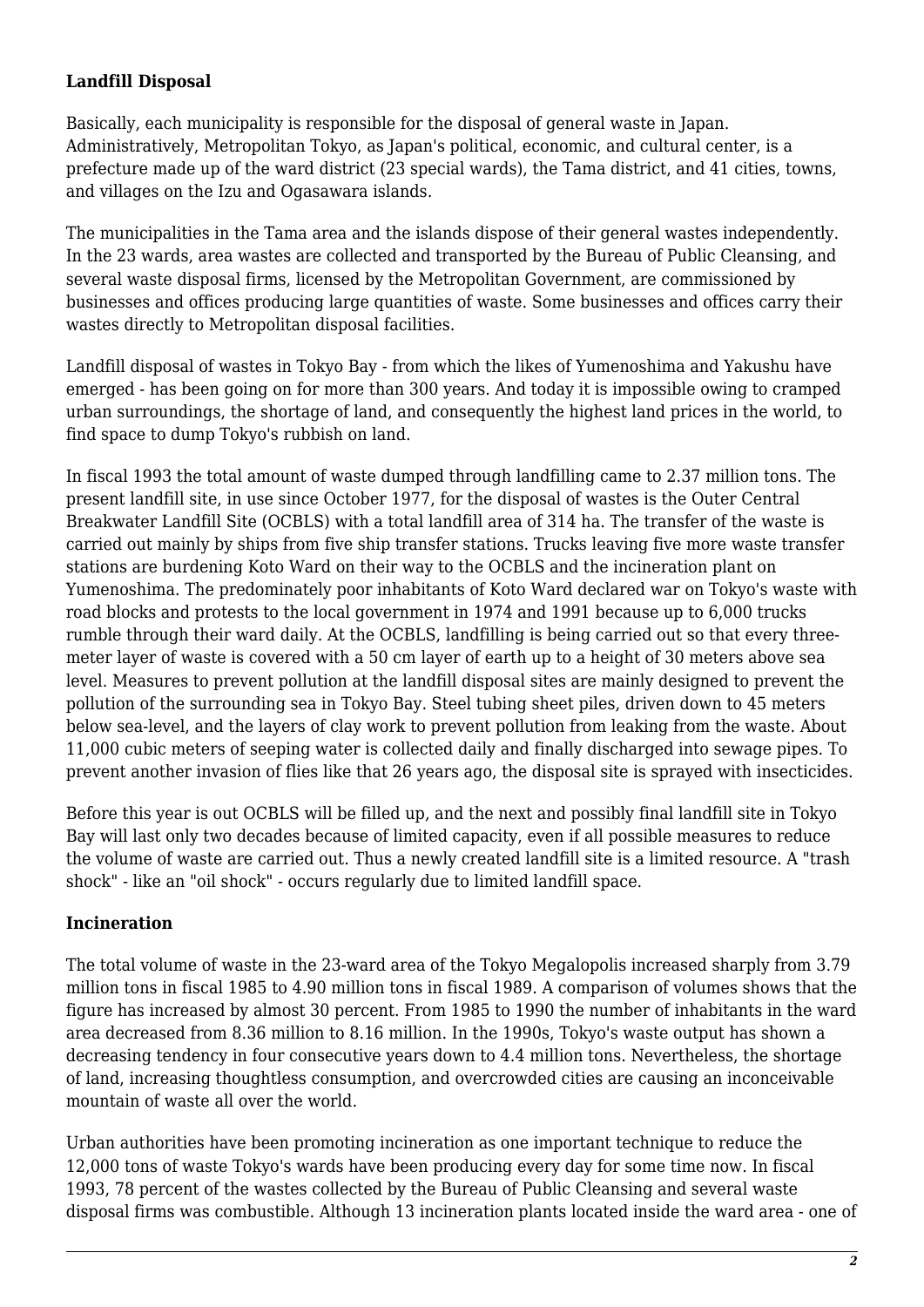them surrounded by the recreational area on Yumenoshima - are operating 24 hours a day, the capacity is absolutely stretched to the limit. Thus 0.2 million tons, or 5.8 percent of the total amount of 3.4 million tons in fiscal 1993, were sent directly for landfill disposal. Furthermore, the incineration of 3.1 million tons of combustible wastes produced nearly 0.5 million tons of incineration ashes, including hazardous substances such as chlorides and heavy metals. The ash was mainly used to enlarge Tokyo's downtown airport, Haneda. Since the Haneda Offshore Landfill Site was totally filled up by 1991 the incineration residues are sent to the OCBLS, the only existing landfill site in the breakwater of Tokyo Bay.

The local government emphasizes that up-to-date measures are being taken to protect the environment from exhaust fumes and sewage caused by incineration. Nevertheless, the sewage from the incineration plants in Katsushika and Adachi wards is sent directly into the Naka and Ayase rivers.

The construction of an additional incineration plant and the rebuilding and renovation of some older plants will still not be enough to burn all combustible wastes collected in Tokyo. Moreover, it is uncertain if Tokyo's Incineration Plant Construction Plan to build 10 additional plants by the year 2010 will not encounter "not-in-my-backyard" resistance by Tokyo's residents generally, not only in the surrounding neighborhoods.

# **Environmental Risks**

Both types of waste disposal -- landfill disposal and incineration -- have adverse effects on the environment, termed "environmental risks," which are divided into three categories:

#### **Type I: Living Environmental Risk**

Possible direct effect of wastes on the living environment, e.g., public health

#### **Type II: Community Environmental Risk**

Effect on the community environment of a pollutant generated in a waste disposal process, e.g., exhaust gas from incineration

# **Type III: Global Environment Risk**

Possible effect of the above two types on the global environment, e.g., generation of greenhouse gases by landfill disposal

In addition to the fact that smoking is prohibited on the golf-course of Yakushu, escaping methane gas from the waste decaying in landfill sites is also polluting the community environment. Methane as well as carbon dioxide, which is the main exhaust gas during incineration, are responsible for global warming and, thus, a Type III risk. As equipment to deal with hydrogen chloride, sulfur oxide, and nitrogen oxide in the emissions of incineration plants has been installed there are attempts to improve highly effective measures against emissions.

Moreover the waste gas is regularly analyzed for dioxin and other toxic substances. Negative effects on the surrounding neighborhood of incineration plants are not yet documented.

One some of the artificial islands authorities trap methane gas and use it for the production of electricity. The surplus heat released during incineration is used in some of the 13 plants operate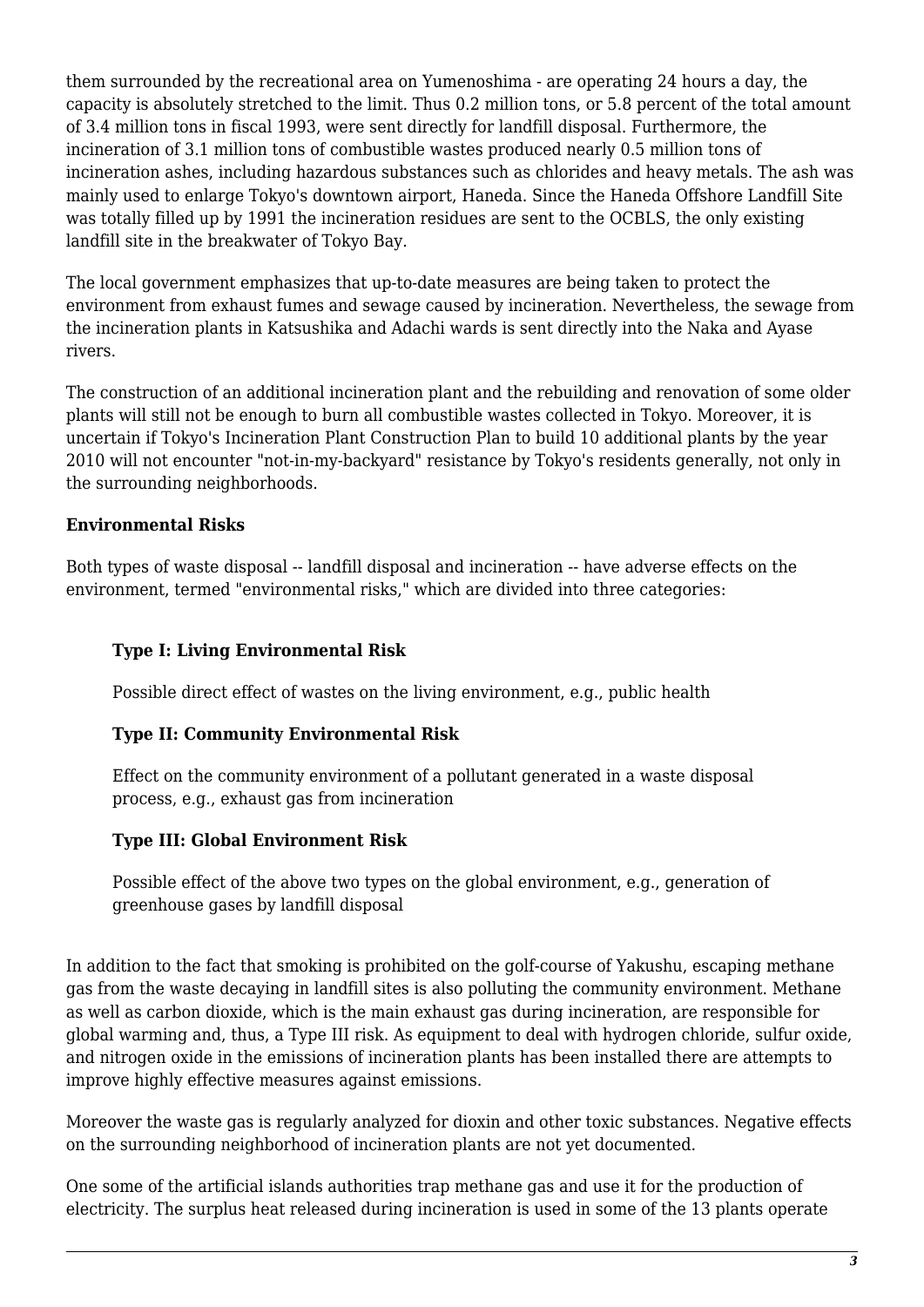the plant and to provide air conditioning inside, as well as to heat gyms, pools, community centers, and other public facilities, including the Shinagawa Housing Complex.

Notwithstanding this, in many cases special pollution prevention agreements have to be concluded with local residents to make new disposal facilities acceptable for the residents.

Also, even if the residual heat of incineration is used effectively and fossil fuel can be saved (e.g., for heating water), it is still doubtful if these measures can really lead to the reduction of global environmental risk. Furthermore, special pollution prevention agreements will not help to raise the acceptance of incineration plants within inhabited areas. Growing environmental consciousness will lead to more public debate as is already usual in some Western countries like Germany.

# **Three Rs in Environmental Waste**

# **Waste reduction and recycling**

"Aiming ultimately at achieving a zero-waste society, policies shall be promoted, firstly to minimize the generation of waste; secondly to reuse products; thirdly to promote the recycling of materials and utilization of heat generated from waste incineration; and finally to promote sound waste disposal..."

(Japan Environment Summary: Outline of the Basic Environment Plan. Vol. 22. No. 5. Tokyo 10 January 1995. p. 2.)

On 16 December 1994, the Japanese Government established the Basic Environment Plan (BEP). Following the provisions of the Basic Environment Law (enacted in 1993) this Plan outlines the overall and long-term policies of the government for environmental conservation. One of the world's most important tasks at present is the conservation of resources. Conserving resources must be added to the objectives of waste disposal, which are "public health promotion" and "conservation of the living environment." BEP proposes "three Rs" to achieve the long-term objectives to overcome environmental problems caused by an unprecedented amount of waste: Reduction, Reuse and Recycling.

Originally waste disposal through municipal and regional governments was initiated by the Fouled Waste Clearing Law in 1900. Thus the elimination of Type I risks came to the fore to overcome sanitary problems in the towns which caused diseases like plague, dysentery, and other infectious diseases. This was followed by the Public Cleansing Law (PCL) in 1954 to ensure hygienic standards. The PCL and the Waste Disposal and Public Cleansing Law of 1970 are still the foundation for waste control.

Within the last 25 years the lifestyle of the Japanese have changed dramatically, not to mention trade and industry. Economic surplus and the resulting quantitative growth produced various kinds of waste as the last consequence.

# **Reduction**

Japan's economic growth would have been impossible without the intensive utilization of imported resources. Thus Japan as a country poor in natural resources is responsible for the conservation of global resources. Resource conservation efforts are strongly demanded of the Japanese. Provisions for resource conservation will also have a significant effect on the reduction of the volume of waste. The Japanese, like all other "throwaway societies," should question the practice of throwing out serviceable goods simply because they are old or outdated. It should not be hard to find a common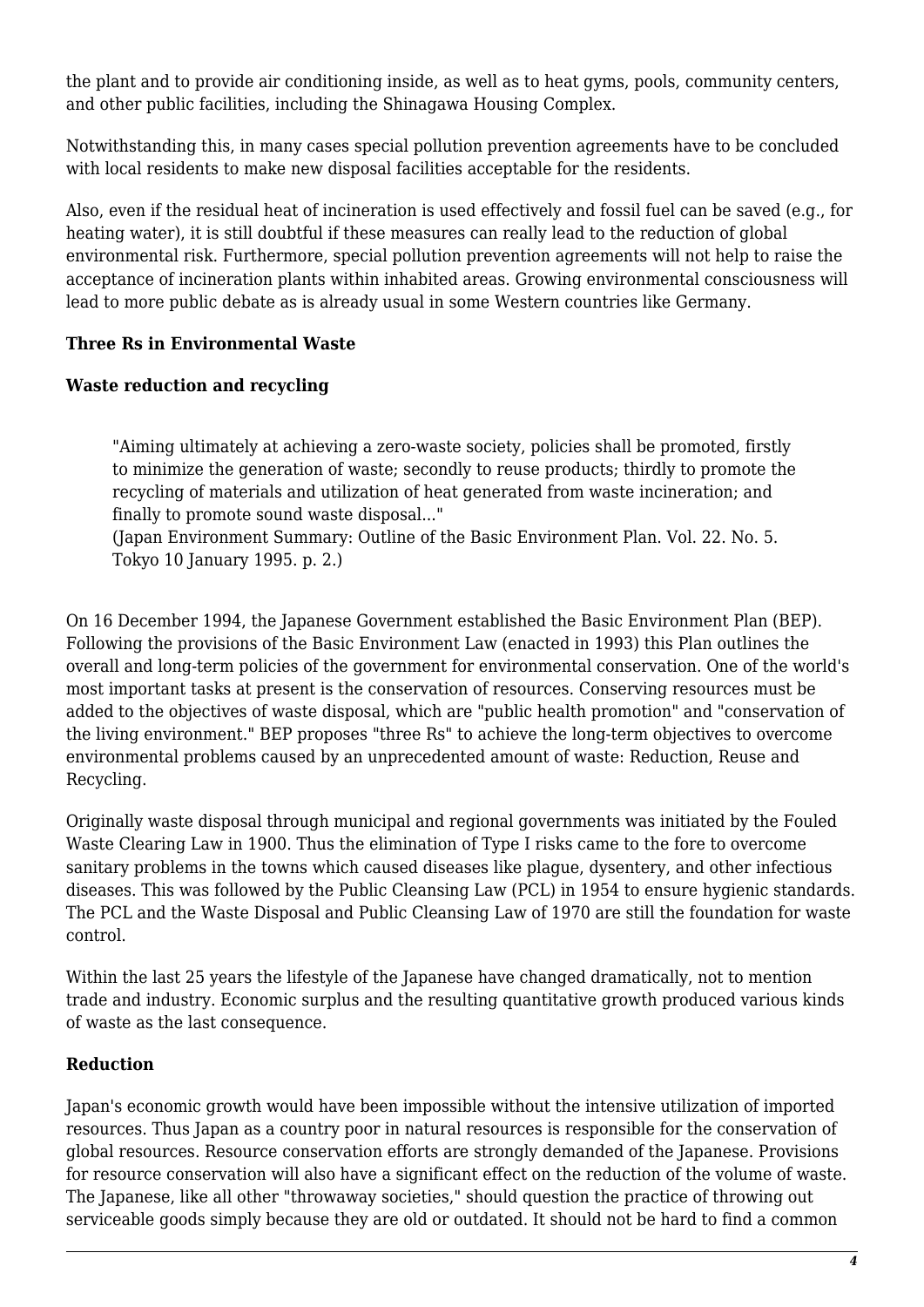cause with the older generations to change the usual manner of consumption. Treating things with care and respect, and the ability to do without, was part of their daily life. But this is the opposite of living in throwaway societies these days. And the Japanese, being highly dependent on the resources from their neighbors and other countries all over the world, should consider their influence on the environment of these countries and the global environment.

# **Reuse**

The Japanese, like all other throwaway societies, should try to repair things more often without high material, financial, and labor expenditures. Many products are consciously designed so that it is easier and cheaper to buy new ones than to repair old ones, which is unacceptable. In the medium term is not acceptable to manufacture products unscrupulously so that it is cheaper to buy a new one than to repair. Deposits used for bottles in Germany will not be a solution for Japan owing to the lack of space for storing empty bottles in the small shops close to stations in Tokyo.

# **Recycling - A Solution?**

To solve Japan's waste problem a new bill being prepared in the Japanese Parliament aims to substantially increase the quota of recyclable waste. The Ministry of International Trade and Industry (MITI) and the Ministry of Health and Welfare have put forward a bill in which the food and beverage manufacturers are called upon to account and be responsible for costs of recycling the packaging they use. But the Ministry of Agriculture, Forestry and Fisheries (MAFF), which is responsible for the food and beverage industries, is opposed.

MAFF drafted a rival version in which it calls for sharing the cost of recycling with packaging manufacturers. Eventually, the Japanese Parliament is likely to adopt a compromise, which splits the responsibility. It is no longer clear where the original responsibility for recycling lies and whether the ecological effect will be reduced.

Some environmentalists are critical, pointing out that the compromise bill illustrates the close cooperation between government and industry. Thus, it is a result of political and economic considerations, not environmental considerations. And the critics say that this is a classic example of the inability of the Japanese government to act decisively on environmental issues.

Under the new bill, all manufacturers and distributors of packaged goods will be liable for recycling their packaging. Many big companies are likely to fulfill this obligation by financing the new recycling companies and owning the main share of these companies, which will earn money from recycling. Consequently there will not be any economic pressure on them to reduce the amount of packaging. The estimated cost of collecting the packaging is indicated to be around 110 billion yen a year. These expenses will mean charging consumers more for waste management. The citizens of Tokyo are supposed to put their wastes into separate piles divided into burnable and unburnable. Furthermore, they are requested to collect newspapers, magazines, metals, and glass. But increasingly the officials are faced with growing carelessness.

# The Environment Agency

The Environment Agency's Office of Environment Activities says that the government's order of priorities is to follow the BEP and thus reduce and reuse, and only lastly to recycle. Because the bill was first put forward by the Ministry of Health and Welfare, prompted by a growing shortage of landfill sites, and the bill's contents touch upon the responsibilities of other ministries, the Environment Agency (EA) has little input. The EA has limited authority over a wide range of environmental laws, including pollution control for individual factories, toxic wastes, and the